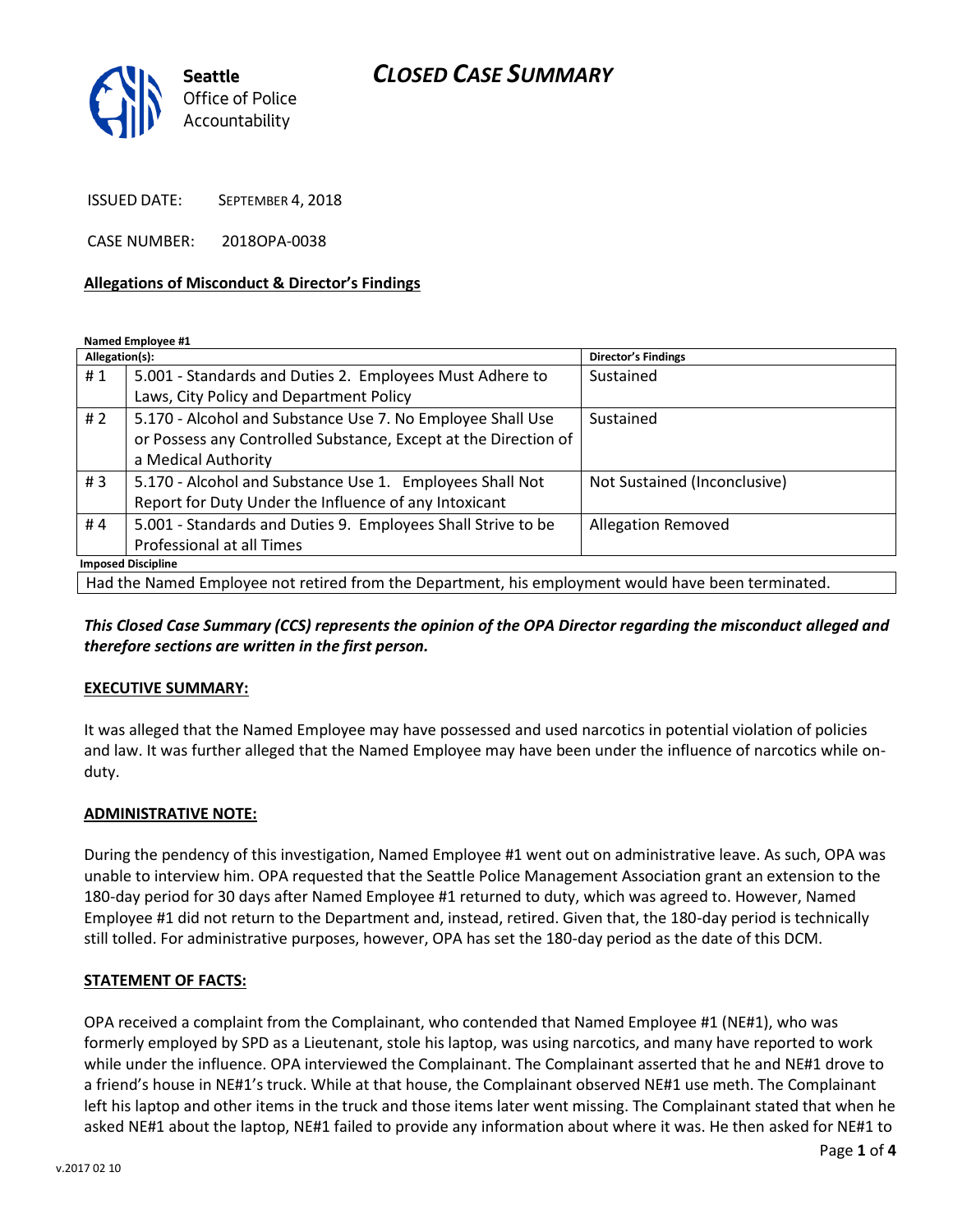

# *CLOSE CASE SUMMARY*

OPA CASE NUMBER: 2018OPA-0038

pay him back for his lost items and when NE#1 did not do so, he filed this complaint with OPA. NE#1 eventually paid money to the Complainant to recompense him for the lost items.

Based on the Complainant's allegations, OPA referred this matter to SPD's Investigations Bureau for criminal investigation. The assigned detective interviewed the Complainant, who provided the same information as he disclosed to OPA, albeit with additional detail. The Complainant confirmed that he observed NE#1 use narcotics on a number of occasions, including when they went to their friend's house together. On that evening, the Complainant observed NE#1 both smoke and inject meth. The Complainant asserted that NE#1 did not use drugs while in uniform or when on-duty and that NE#1 tried to keep his drug use and his profession separated. The Complainant provided the detective with a series of texts messages between him and NE#1, which established that NE#1 and the Complainant had an ongoing relationship, that they visited the friend's house on the evening in question, that the Complainant left his laptop and other items in the car, that the Complainant initially unsuccessfully sought payment from NE#1, and that NE#1 later paid the Complainant. The text messages further intimated, without explicitly stating, that NE#1 and the Complainant were using drugs together (i.e. "Lets do that thing we do" and "Im gonna do that thing we do"). Lastly, the text messages confirmed that NE#1 was struggling with addiction at the time.

The detective also interviewed the friend whose house NE#1 and the Complainant went to. The friend also had NE#1's cellphone number saved. The friend confirmed that NE#1 smoked meth at his residence. The friend stated that he did not ever see NE#1 use drugs while in uniform or when he was on-duty.

The detective lastly spoke with a sergeant who reported that NE#1 had engaged in strange and paranoid behavior while working a demonstration during Martin Luther King, Jr. Day. NE#1 reportedly acted in a similar paranoid fashion when he used meth, as reported by both the Complainant and the friend.

The detective then concluded his investigation. Ultimately, this matter was not referred to a prosecutor and was, instead, sent back to OPA. In the return memorandum to OPA, the Assistant Chief of the Investigations Bureau noted that, to the extent narcotics were used by NE#1, it occurred in a social setting. The Assistant Chief further noted that a drug possession crime could not be charged retroactively. Lastly, the Assistant Chief stated that there was no evidence of any narcotics dealing by NE#1.

After receiving this matter back from the Investigations Bureau, OPA commenced its investigation. OPA relied on the statement it had taken from the Complainant and the Case Investigation Report. OPA attempted to interview NE#1 but he declined to be interviewed.

## **ANALYSIS AND CONCLUSIONS:**

# **Named Employee #1 - Allegation #1** *5.001 - Standards and Duties 2. Employees Must Adhere to Laws, City Policy and Department Policy*

SPD Policy 5.001-POL-2 requires that employees adhere to laws, City policy, and Department policy. As discussed above and below, applying a preponderance of the evidence standard, I find that NE#1's conduct violated a number of policies and laws. Most notably, NE#1 violated the criminal laws proscribing possession of narcotics, as well as SPD Policy 5.170-POL-7, which prevents employees from using or possessing controlled substances.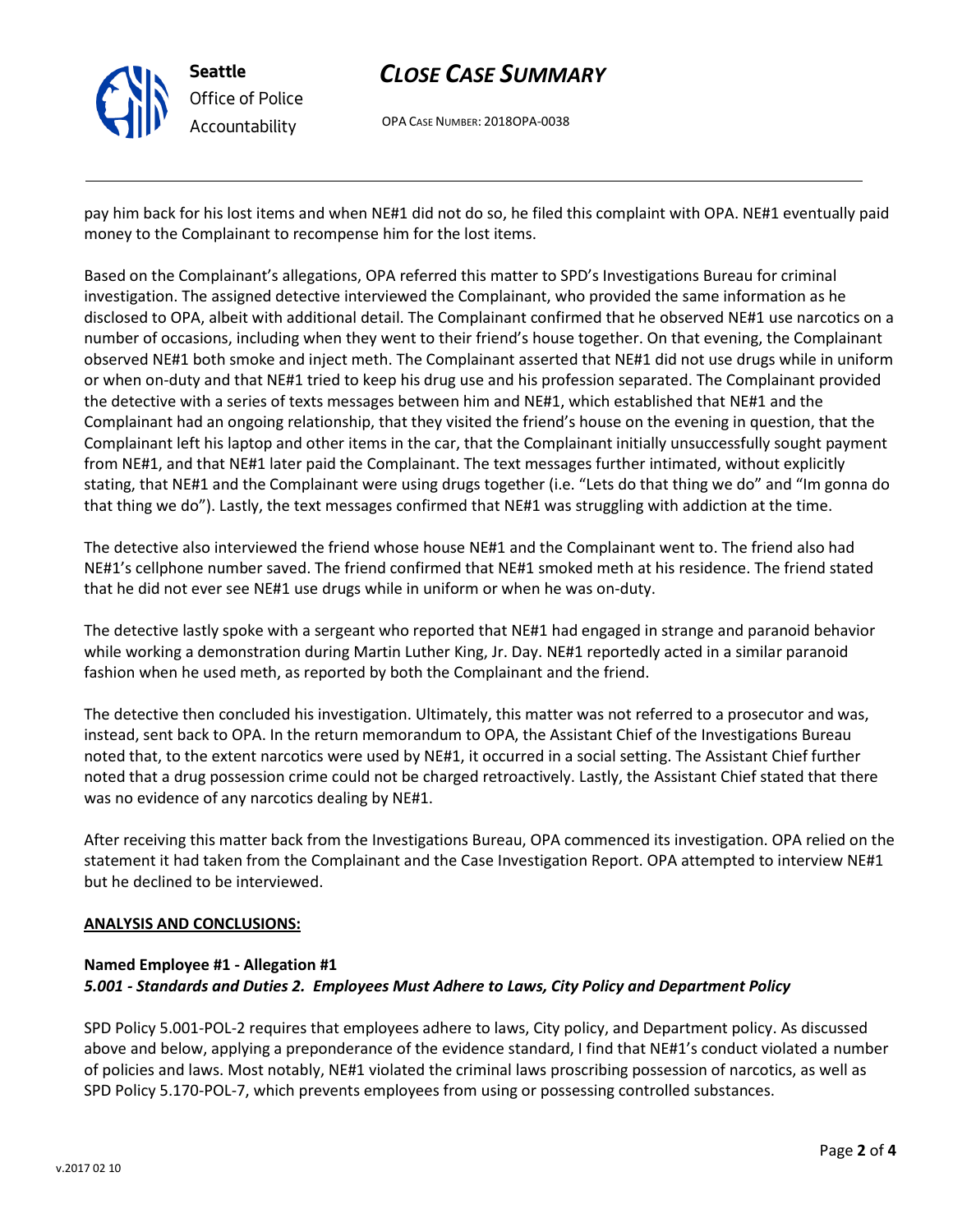

# *CLOSE CASE SUMMARY*

OPA CASE NUMBER: 2018OPA-0038

For these reasons, I recommend that this allegation be Sustained.

Recommended Finding: **Sustained**

# **Named Employee #1 - Allegation #2** *5.170 - Alcohol and Substance Use 7. No Employee Shall Use or Possess any Controlled Substance, Except at the Direction of a Medical Authority*

SPD Policy 5.170-POL-7 prohibits Department employees from using or possessing any controlled substances, except at the direction of a medical authority. Here, both the Complainant and the friend confirmed that NE#1 had both possessed and used meth. Both verified that he had done so on multiple occasions while in their presence. Moreover, as described above, NE#1's text messages to the Complainant appear to confirm this possession and usage, as does the fact that he later sought drug counseling.

When applying a preponderance of the evidence standard, these uncontroverted facts establish that NE#1 violated this policy by possessing and using controlled substances. As such, I recommend that this allegation be Sustained. In reaching this finding, I note that drug addiction is a disease that can be inordinately difficult to overcome. OPA is happy and relieved to hear that NE#1, who was a hard-working, well-liked, and respected lieutenant, has sought drug counseling and that this counseling appears to have been successful. OPA wishes NE#1 all the best in his future endeavors.

## Recommended Finding: **Sustained**

# **Named Employee #1 - Allegation #3** *5.170 - Alcohol and Substance Use 1. Employees Shall Not Report for Duty Under the Influence of any Intoxicant*

As discussed above, the detective spoke to a sergeant who reported that NE#1 showed up for duty acting strangely and in a paranoid fashion. Based on the texts written by NE#1 and on the interviews of the Complainant and the friend by both OPA and the detective, NE#1 allegedly engaged in similar behavior to that described by the sergeant when he was using meth. As such, it is plausible that NE#1's behavior during his shift on Martin Luther King, Jr. Day was caused by his usage of narcotics.

SPD Policy 5.170-POL-1 states that Department employees shall not report for duty under the influence of any intoxicant. Accordingly, if it could be proven that NE#1 did use narcotics prior to attending work, he would have acted in violation of this policy.

Ultimately, this issue is inconclusive. While the sergeant reported that NE#1's behavior was concerning, the sergeant had no direct evidence that NE#1 was, in fact, under the influence of an intoxicant. Moreover, both the Complainant and the friend stated that they had not seen NE#1 using drugs while either in uniform or on-duty.

For these reasons, I find that there is insufficient evidence to prove or disprove this allegation. As such, I recommend that this allegation be Not Sustained – Inconclusive.

## Recommended Finding: **Not Sustained (Inconclusive)**